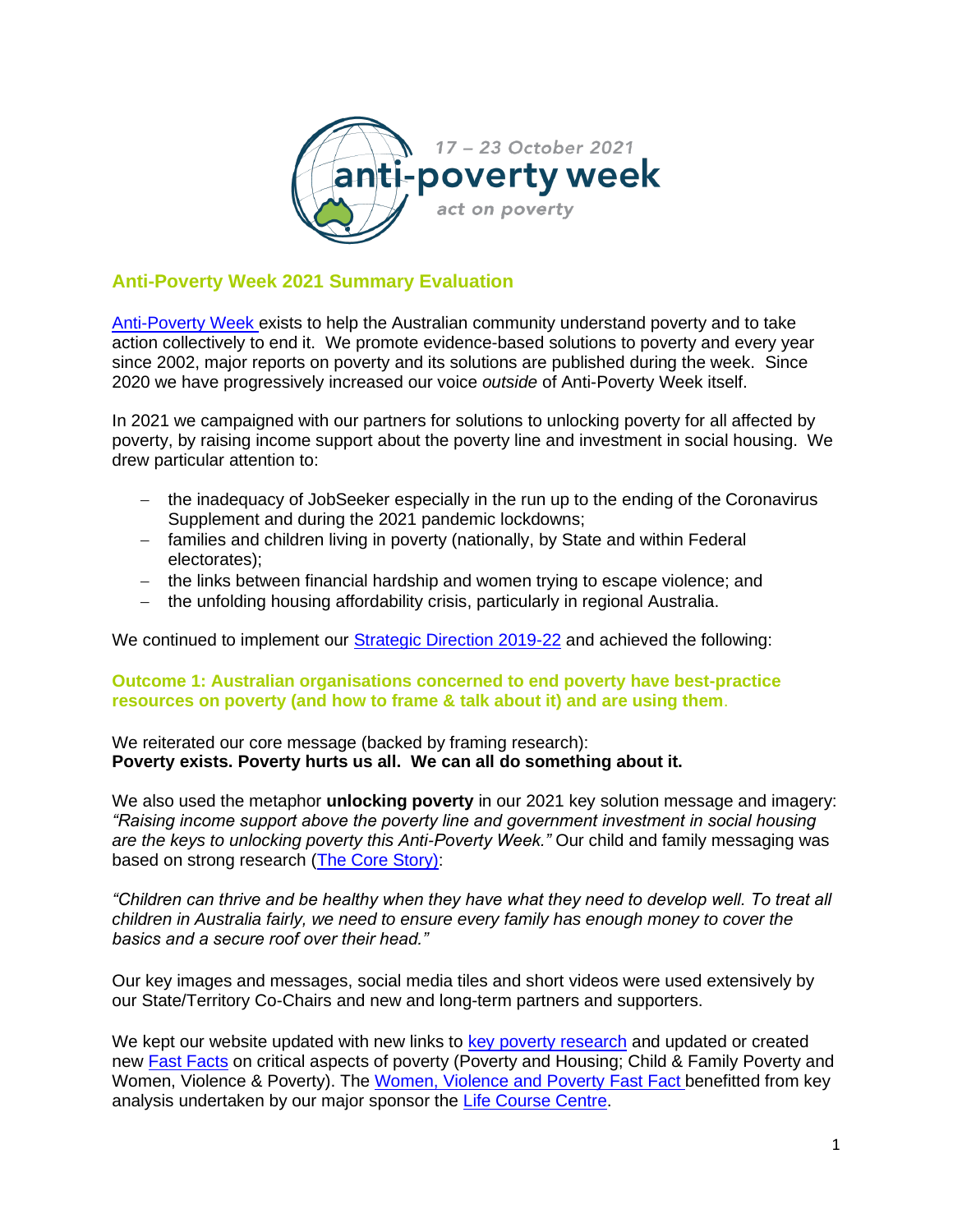We collaborated with [ACOSS/UNSW Poverty and Inequality Partnership](https://povertyandinequality.acoss.org.au/) and [Cool Australia](https://www.coolaustralia.org/) to create **new teaching resources on Poverty and Inequality in Australia** – 5 lessons each for [Primary](https://www.coolaustralia.org/unit/poverty-and-inequality-in-australia-years-3-6/) and **Secondary** students mapped to the curriculum.

**Outcome 2**: **The Australian community has an increased understanding of the causes and consequences of poverty and effective solutions to end it. (In 2021 the nominated solutions was to increase JobSeeker above the poverty line and invest in social housing.**)

**Over 11.3 million Australians read or heard about poverty during APW** from at least 627 media items over 10 days, 16-25 October 2021. In addition, there was a very strong presence on regional radio (>300 items) focusing on the deepening housing affordability crisis.

[ACOSS and UNSW reported](https://www.acoss.org.au/media-releases/?media_release=sole-parents-and-unemployed-face-poverty-as-nation-surges-ahead) on how policy changes over the past 20 years have locked some people into tighter poverty and that unemployment payments had fallen from 50% of the minimum wage in 2000 to a mere 41% in 2021.

Both the *[2021 Hunger Report](https://www.foodbank.org.au/research-reports/?state=nsw-act)* released by Foodbank Australia and the *[2021 Jobs Availability](https://www.anglicare.asn.au/wp-content/uploads/2021/10/Jobs-Availability-Snapshot-Report.pdf)  [Snapshot](https://www.anglicare.asn.au/wp-content/uploads/2021/10/Jobs-Availability-Snapshot-Report.pdf)* released by Anglicare Australia in APW attracted strong media coverage across TV, radio and print. Many would have been aghast to learn 1.2 million children went hungry in the past year and that despite some employment recovery, there were 27 people competing for each "entry-level job" (which doesn't require recent work experience or qualifications beyond high school).

Many thousands would have woken up in February to hear about our concerns about the ending of the Coronavirus Supplement and its replacement with a \$25 per week increase to the base rate in a Fran Kelly RN Breakfast radio interview "*[we are better than this](https://www.abc.net.au/radionational/programs/breakfast/unemployment-subsidy-drops-to-44-dollars-a-day/13186010)*"; the shocking link between women experiencing violence and poverty from our strong media coverage in the ABC and The Australian in [March](https://www.abc.net.au/news/2021-03-15/jobkeeper-and-womens-march-4-justice-linked-poverty-violence/13248392) (the day of the Women's Marches 4 Justice across Australia) and [September;](https://www.abc.net.au/radionational/programs/breakfast/link-between-poverty-family-violence/13523698) and our Executive Director's address to the [National Press Club](https://antipovertyweek.org.au/news/) *Be alarmed: the COVID economic recovery will leave many more Australians in poverty* on 17/11/21, broadcast live across Australia and available on [YouTube.](https://www.youtube.com/watch?v=cOuR70-DdYc)

We kept more than 1,800 Federal MPs and Senators, local councils, key media and our partners across crucial poverty issues and solutions in our 12 [eNews](https://antipovertyweek.org.au/about/what-we-do/) sent between February and December. Our analysis informed Federal parliamentarians about the number of adults and children living in their electorates on income support well below the poverty line and at risk of homelessness.

#### **Outcome 3: Collective action to end poverty has been taken in the weeks around 17 October each year, particularly around the nominated solution and targeted at key decision-makers and the audiences that influence them.**

In the last quarter of 2021, more than 30,000 students in Years 3-10 were taught about Poverty & Inequality in Australia based on our collaboration creating new teaching resources for school aged children. Our [Pens against Poverty](https://pensagainstpoverty.org/) student writing competition expanded in 2021 to run in most states and territories, demonstrating the power of poetry and fiction to heighten empathy among readers and writers.

At least 6 major webinars were hosted during APW, including a powerful [child poverty webinar](https://www.bsl.org.au/news-events/events/shifting-the-dial-on-child-and-family-poverty-what-will-it-take/) hosted by the Brotherhood of St Laurence. Panelist David Tennant CEO of Family Care in